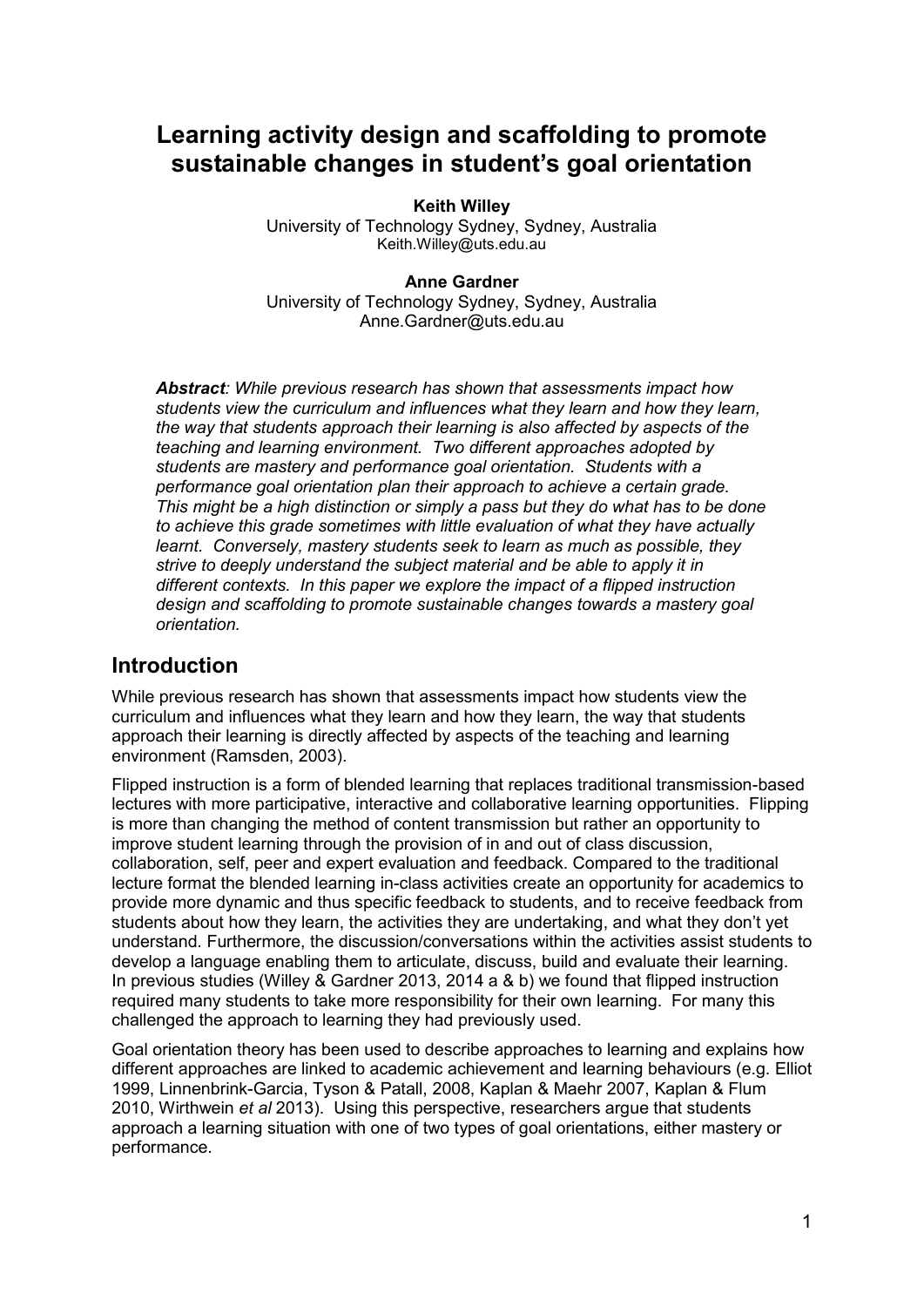Mastery oriented students are learning-focussed and their attitudes and behaviour support mastery of the skill/concepts involved. For these students, mistakes are seen as opportunities to learn and they will ask for help as they do not regard this as a sign of weakness (Svinicki 2004). They also demonstrate more perseverance with difficult tasks, deep learning strategies, and self-regulated learning (Kaplan & Flum, 2010). Learning environments that promote mastery goal orientation are those that require deep and complex thinking, include opportunities for students to explore problem-solving strategies individually and collaboratively, and value academic risk-taking and learning from mistakes (Kaplan & Flum, 2010).

Performance goals have been categorised as either performance-approach or performanceavoidance. Students with performance-approach goals work to satisfy themselves and demonstrate to others their high level of ability or competence. Conversely students with performance-avoidance goals work to avoid being seen as incompetent. Mastery and performance-approach goals have been linked to high academic achievement, while performance-avoidance goals are negatively correlated with achievement outcomes (Kaplan & Maehr 2007, Wirthwein et al 2013).

Although students may have a predisposition towards a particular goal orientation, Middleton, Kaplan and Midgley (2004) suggested that some students adopted different goal orientations when they moved to different learning environments. Klein, Noe and Wang (2006) found that "*maximising learning goal orientation appears to be beneficial for all instructional delivery methods but appears to be particularly important in ...blended-learning environments where learners have greater control over when and how learning occurs*", and so this concept has particular relevance to the flipped instruction environment.

Although not using goal orientation constructs, studies have been undertaken to investigate whether changes in learning behaviour persist into subsequent semesters. Buchwitz *et al.* (2012) conducted a longitudinal study to investigate the effect of a learning intervention on the learning approaches students used in subsequent semesters studying biology. Their findings showed that: *"...learning to study actively, rather than just memorizing, was a major skill they had learned... Students' responses included a number of specific examples, including doing problems, talking to others, and reviewing one's own performance..."* (p.279). Learning these skills resulted in higher grades for these students. Ning and Downing (2010) found positive links between learning experience and study behaviour (characterised as deep or surface learning) in a study where final year undergraduate students were surveyed and surveyed again after 12 months. Their found that a student's learning experience exerted significant influence on subsequent study behaviour. This suggests that learning opportunities specifically designed to promote mastery learning may influence student study behaviour in subsequent semesters. In this paper we explore the impact of flipped instruction design and scaffolding in promoting sustainable movement towards mastery goal orientation.

## **Background**

Previously we have discussed the importance of assessment design including its impact on student behaviour, self-efficacy and goal orientation and the importance of dialogue and feedback to learning. We have also discussed learner independence and argue that it is an academic"s responsibility to provide students with the opportunity to learn and to institute an assessment regime that provides assurance that students who pass the subject have met all the learning outcomes at least at a satisfactory level. We subsequently explored these themes in the context of a flipped learning environment.

In our study we aligned the performance oriented students with one of two categories, grade achievement or just pass. Grade achievement students aim to be competent enough to achieve the particular grade they are aiming for (whether high distinction, distinction or pass). For these students understanding of material is a means to an end, rather than an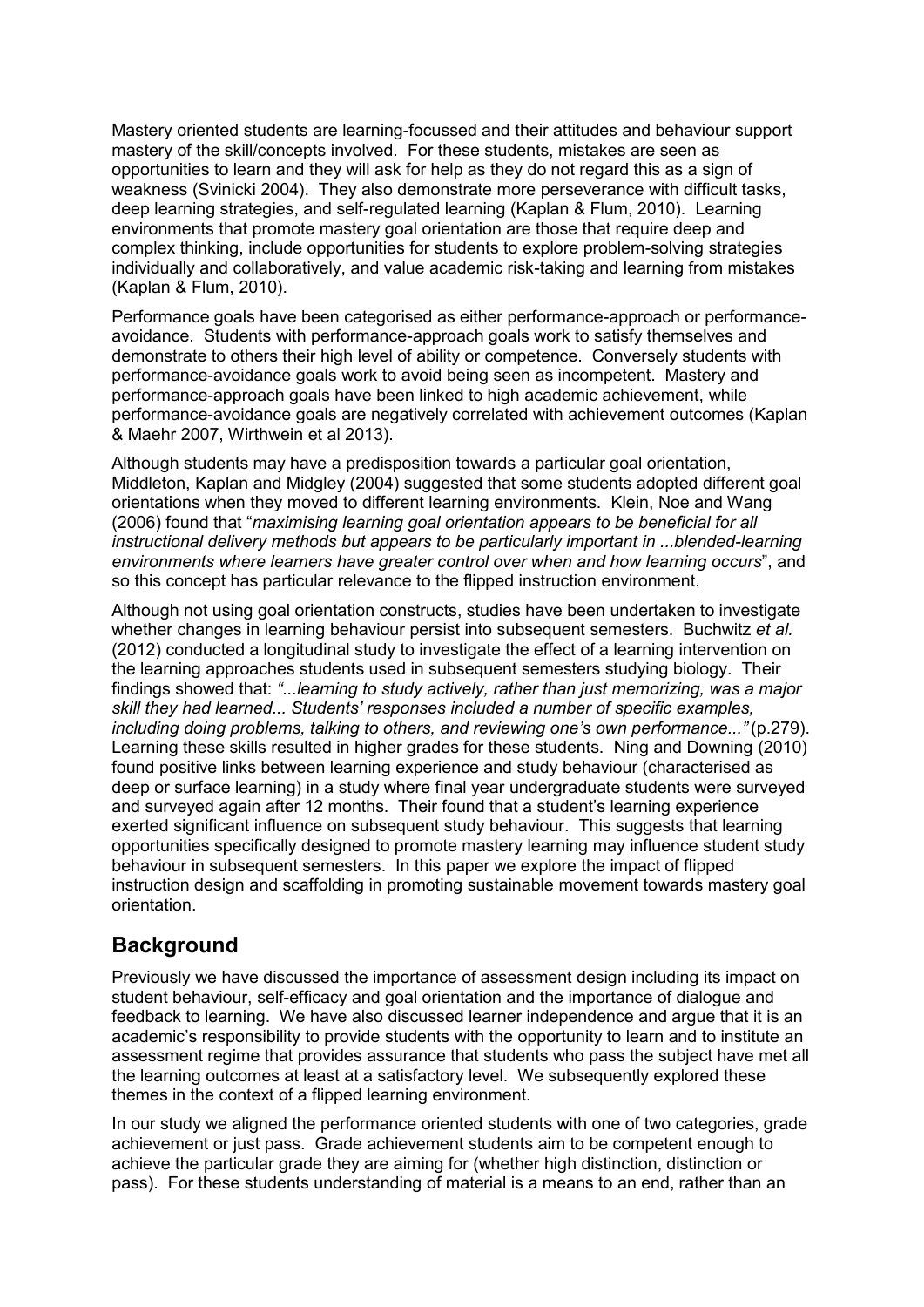end in itself, and not necessarily a requirement. They are often satisfied with the capacity to mimic learning in assessable activities, or underutilise their capacity to learn focusing on doing what has to be done to achieve their desired grade often with little regard to what they have actually learnt. "Just pass" students have performance-avoidance goals, being satisfied with passing as it both signifies competence and allows them to progress through their course. They differ from the grade achievement students in that they don't necessarily have the metacognitive or learning skills to achieve higher grades. Hence their achieved level of performance is often not a voluntary decision.

In contrast, learning mastery students approach a subject to learn as much as possible, they seek to deeply understand the subject material and be able to apply it in different contexts.

A student"s goal orientation will impact on how they engage with a learning opportunity. Figure 1 shows potential pathways of change in goal orientation as a result of the quality of the learning opportunity. We suggest that in the long term, performance-oriented students can be moved towards behaving like a mastery student through well designed and scaffolded learning opportunities and, in particular, appropriate and well-designed assessment.

The level of competency of grade achievement performance students allows an easier goal orientation transition. These transitions may be accompanied by a change in learning culture, an increase in either the perceived value of their learning opportunity or motivation to learn or discovering that learning can be satisfying. In contrast the "just pass" performance students often have a metacognitive or learning skills deficit which needs to be addressed. Their transition to mastery, if at all, takes much longer as they acquire the skills required for the transition. These students could be considered as having to first transition to grade achievement performance students before they can change to mastery.

Conversely learning mastery students may revert to performance grade achievement in courses/programs where assessment and learning opportunities are poorly designed.



### **Figure 1: Pathways of change in the pre-disposition or goal orientation**

In earlier studies we found evidence of these changes in the short term (Willey & Gardner, 2013, 2014 a & b), that is students changing their behaviour with in a subject but had not investigated any long-term effects. In this paper we report a study to investigate the impact of learning activity design and scaffolding within a flipped instruction environment on promoting sustainable changes in a student"s goal orientation evidenced by maintaining changes in their approach to and evaluation of their learning in subsequent subjects.

### **Previous Findings**

Wirthwein et al (2013) report different effect sizes in relationships between goal orientation and academic achievement depending on the survey instrument used to assess goal orientation, and the level of specificity of the academic achievement indicator (e.g. GPA or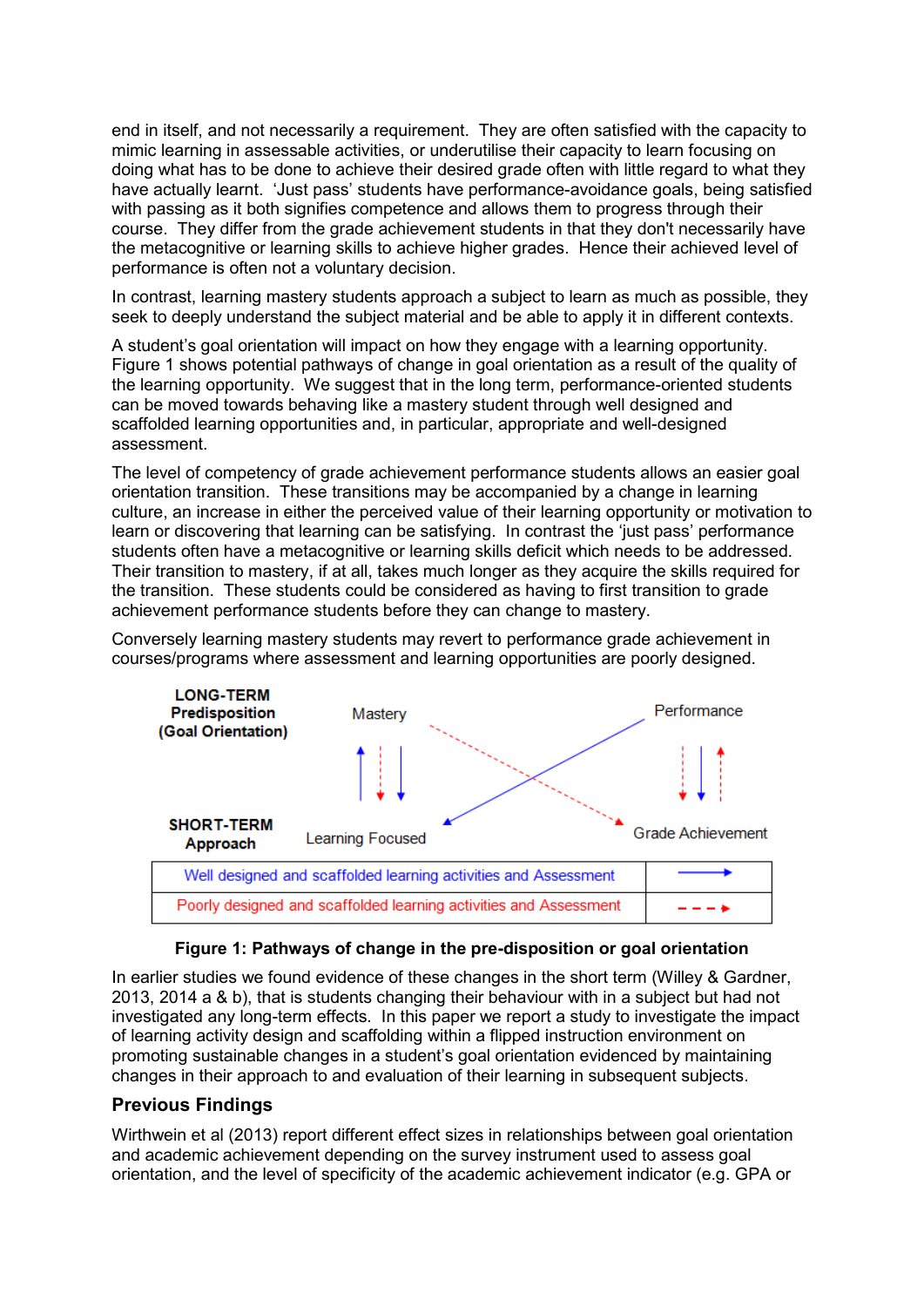subject result). In an attempt to mitigate these effects we used a combination of each student"s self-identification plus characteristic phrases in their open-ended survey responses, focus group and or interview dialogue, correlated with their criterion-referenced subject result as an indication of their academic achievement to classify them as taking a mastery, grade achievement or just pass performance-approach to their learning. In most cases this evidence placed students clearly in one category. In those instances where the categorisation was less clear students was placed in the category that had the most supporting evidence.

In previous studies we found the majority of participating students liked the flipped instruction approach more than the traditional lecture style. Their reasons included that it prompted them to work more consistently, provided ongoing evaluation of their learning, afforded opportunities to receive help in class and the flexibility to engage with material in their own time.

*"I found it helpful doing the collaborative exercises with other students - I think everyone is more likely to ask questions (not as embarrassing as asking the lecturer during his lecture) and you learn a lot from being able to explain something to others and vice versa".*

*"…there were weekly assessments (formative) of my knowledge. This was an interactive way to test what I had learned in class the previous week. It also helped me prepare for the class approaching, allowing me to develop concise questions about gaps in my knowledge".*

We found that mastery students worked more consistently and regularly, enthusiastically engaging in both the summative and formative activities. They took responsibility for not only their own learning but managing their time and found their own additional resources. They sought and received regular feedback from both their peers and the subject lecturer. They described an approach to learning that included consistent and regular study, feedback and review. They characterised their approach to learning as *"I learned it to the point where I can explain it."*

However, mastery students reported taking a more surface approach to learning and becoming more grade achievement orientated in subjects where one could do well in the assessments by simply practising and with only slight variations regurgitating the tutorial problems often from memory with limited understanding:

*"... too many subjects it's too easy to get by, by just reading the lecture notes which means you don't really understand it but you can give the lecturers what they are looking for in the exam."*

This also occurred in subjects that were poorly designed or regarded by the students as uninteresting.

Conversely grade achievement performance students would move towards a learning mastery approach in subjects they found interesting, perceived as valuable, were well designed (including learning activities aligned with subject learning outcomes and providing a variety of contexts for self and peer inquiry, application, evaluation and feedback) and had assessment tasks that required them to demonstrate substantial non-memory activities requiring application, judgement and interpretation.

We also found evidence to suggest that designing learning activities that introduced multiple perspectives promoted learning mastery in students (Willey & Gardner, 2013, 2014 a & b). An expert views a problem from multiple perspectives. In contrast a novice often uses only one approach or perspective to solve a problem. In Continuous Communications all topics were explored and problems solved using several different approaches (perspectives) including the frequency domain, time domain, mathematics or visually through an online laboratory or demonstration. Multiple perspectives help students to develop a complex knowledge base in relation to the subject area (Lasry, Mazur & Watkins, 2008) and also make visible aspects of the phenomenon/problem that may not be obvious when using a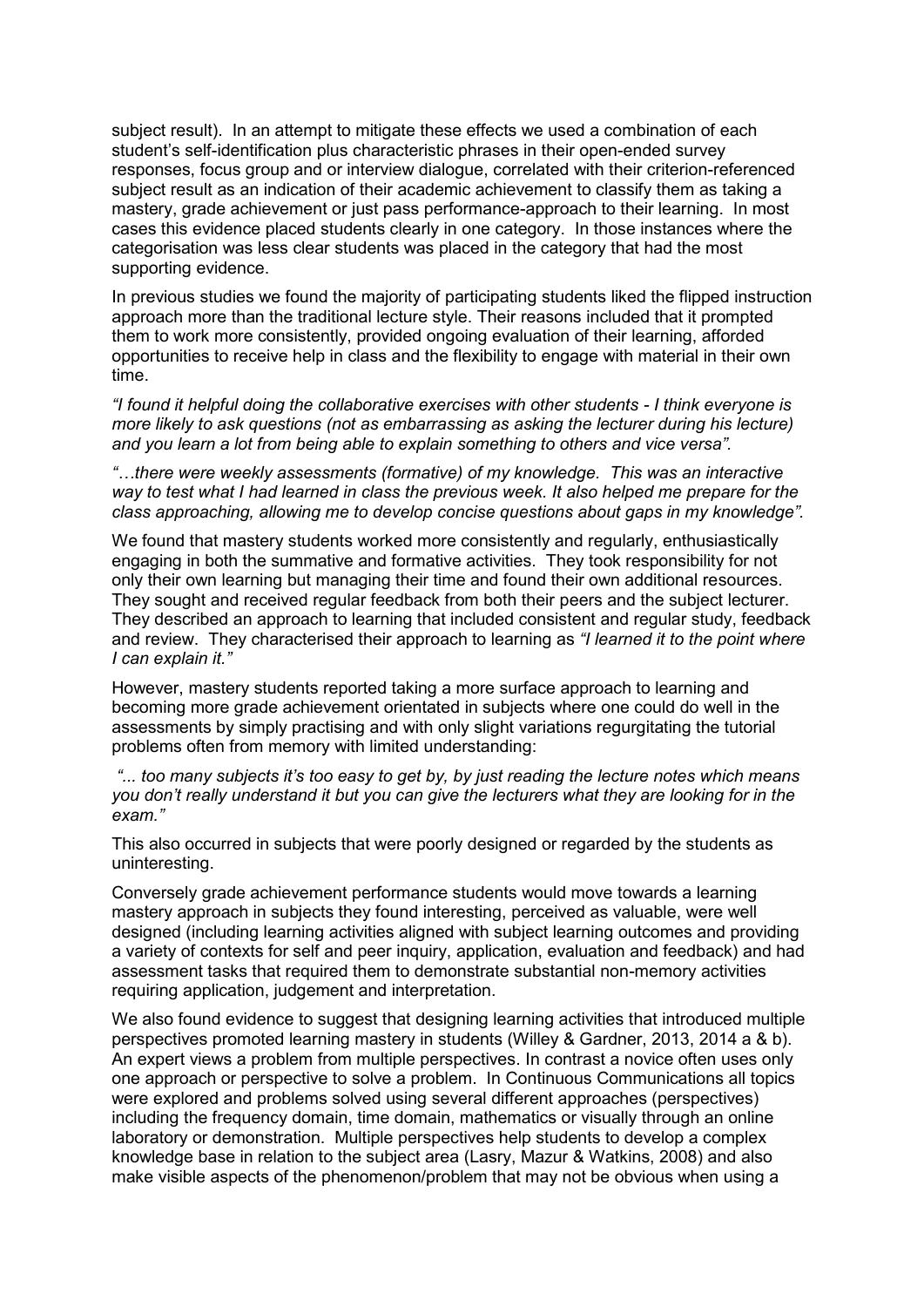single paradigm. Students reported that multiple perspectives helped them to develop a deeper understanding of subject concepts, to more easily understand difficult and / or nonintuitive concepts and that it motivated them to learn, commenting that:

Sometimes I *"find it difficult to translate the maths into an understanding of what is actually going on, different perspectives allowed me to gain a rounder understanding of problems, which made them easier to understand".*

*"…instead of just learning to solve problems the approach helped me develop a deeper understanding of the subject material"*

We were now interested in investigating whether this positive learning experience has any impact on students future goal orientation. Students who undertook flipped instruction that had a deliberate focus and scaffolding to promote mastery learning were interviewed and surveyed six months later to identify any sustainable impacts on the way they approached their learning in subsequent semesters.

# **Approach**

Continuous Communications (stage 6 of 8) is a Telecommunications subject within the Information and Communication Technologies (ICT) Engineering degree at the University of Technology, Sydney (UTS). In autumn semester 2014 the first author taught this subject for the second time. The subject content was delivered through a combination of a series of short videos (21 in total, approximately 5 minutes in length, 15 specific content, 6 in the form of online demonstrations, made on the instructor's PC using inexpensive software and a document camera), notes, inquiry based learning activities, tutorial exercises and a series of formative individual and collaborative assessments. The videos intentionally did not cover all the content but rather targeted the more difficult and/or threshold concepts within the subject. In addition, students were expected to consult one or more of the many textbooks available on the subject material.

Students were expected to undertake out of class preparation including a combination of readings, watching videos, individual quizzes and enquiry based laboratory preparation. The in-class participative activities included collaborative multiple attempt quizzes, enquiry based discovery activities, tutorial problem solving and discussions, laboratories and demonstrations.

The resources, instruction and in-class exercises explicitly introduced multiple perspectives in addressing the learning outcomes to assist students to overcome learning thresholds, and to develop professional identity and expertise while supporting them to transition from novice towards expert. Our learning design included numerous opportunities for students to practice and evaluate the impact of applying multiple perspectives to situations and problems.

The class was small, having only 21 students and, although senior undergraduate students, all were undertaking flipped instruction for the first time. After institutional ethics approval, students were invited to complete an online survey consisting of a number of Likert scale multiple-choice and free response questions and subsequently to be interviewed.

## **Discussion and Results**

Being conducted six months after students had completed the subject in question and just before their three-month summer break it was difficult to get students to participate in the interview process. Hence while seven of the 21 students who had undertaken the subject volunteered to complete the survey only one agreed to a follow-up interview. Given that we were only able to conduct one follow-up interview the results presented in this paper cannot be considered robust, however, they do suggest that learning activities with a deliberate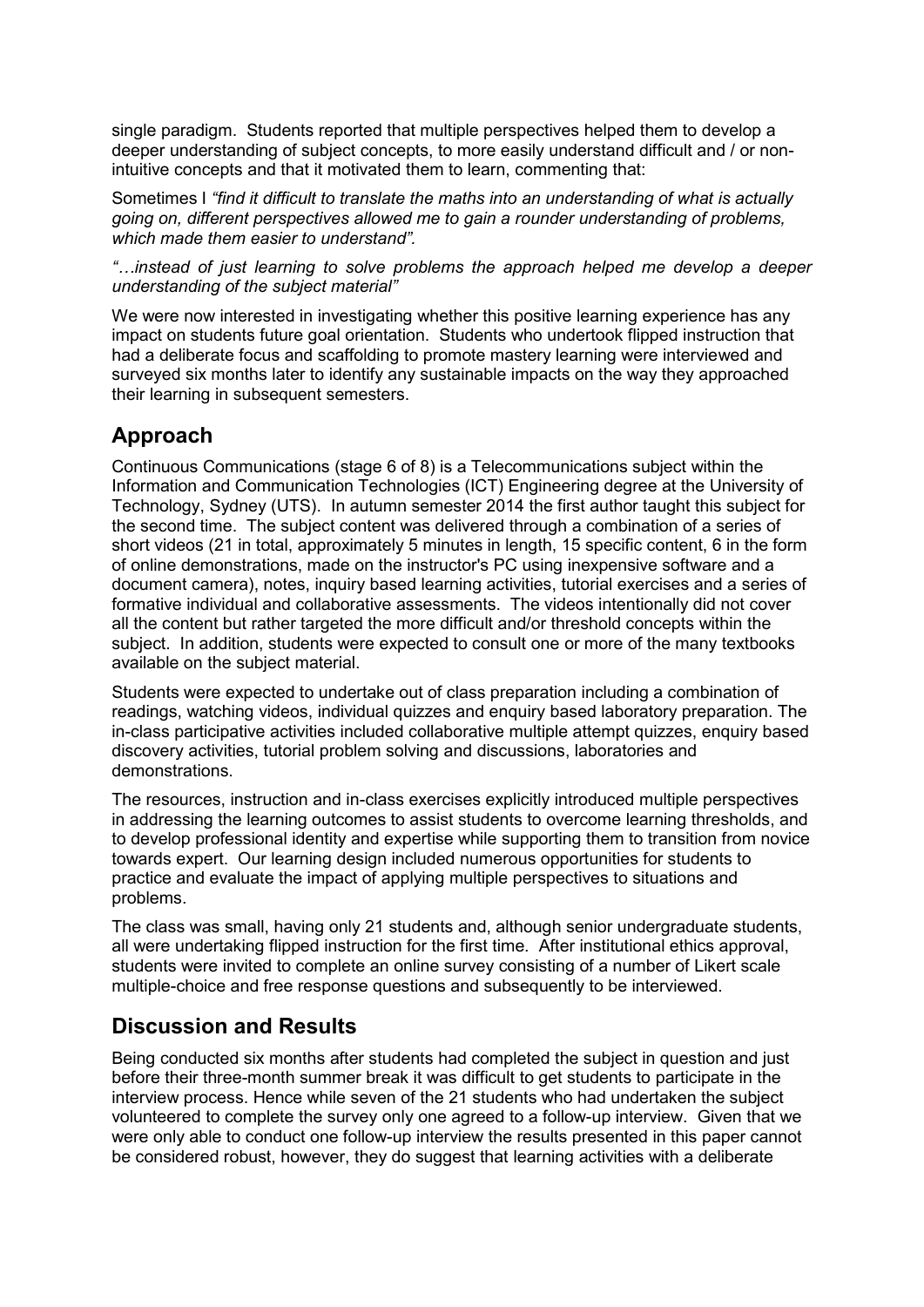focus and scaffolding to promote a mastery approach have at least in the medium-term a positive impact on the way students approach their future learning.

All 7 participants who completed the survey agreed they worked more consistently in Continuous Communications than in most of their previous subjects; however they commented that in addition to the instruction format that provided opportunities to practice, discuss and receive feedback in class the threshold exam contributed significantly to their motivation for learning (Willey & Gardner 2012). Their reasons for working more consistently included:

*"…there were weekly assessments (formative) of my knowledge. This was an interactive way to test what I had learned in class the previous week. It also helped me prepare for the class approaching, allowing me to develop concise questions about gaps in my knowledge".*

*"I knew I had to or I would be overwhelmed with the content later in the course, and also because the format meant that I was motivated to complete the quizzes* (formative) *regularly and therefore stay on top of the material".*

### **Goal orientation**

Six of the seven students reported that the experience of viewing problems from multiple perspectives as a way of deepening their learning had such an impact that they tried to apply it in the subjects they undertook in the following semester even though it wasn't a requirement.

An example was in their design class which two of the responding students undertook. They described approaching their design in the early stages by deliberately seeking out different perspectives and views to help them achieve a broader understanding of the problem at hand.

"*We talk about perspective when it comes to design. Each party involved has a different perspective of the same design (be it a Phone …etc). The perspectives showed different features of the phone, but"* also *"emphasized that when we look at things from multiple perspectives we gain a better understanding of it".*

Students were specifically asked whether their experience of flipped learning and using multiple perspectives in Continuous Communications the previous semester had any impact on how they studied the material in their subjects this semester. Three students reported that they did less rote learning and tried to understand the material, two said that they worked more consistently instead of just studying as assessments were due, while another student said they made a conscious effort to keep up the good study habits they had developed.

One student said that it had no impact on their studies this semester as the way they were taught and the assessments used meant they could get the grade they wanted without a deep understanding of the subject material. Volunteering that in their "*other subjects … that completing assessments when they arise will result in a decent grade".*

Analysing the information with respect to a student's goal orientation (reported in Table 1) indicates that the mastery students' experience in Continuous Communications had an impact on their approach to learning in the following semester"s subjects. One mastery student reported that they worked more consistently while the other said they did less rote learning and tried to understand the material (it is interesting that a mastery student saw rote learning as a valid way of learning, even if only applied to memorising formulae rather than being able to derive them or understand their derivation). These results are not unexpected given that mastery students by nature are learning-focussed and their attitudes and behaviour support mastery of the skill/concepts involved. For the mastery students the main contribution of Continuous Communications appears to be that it highlighted the benefits of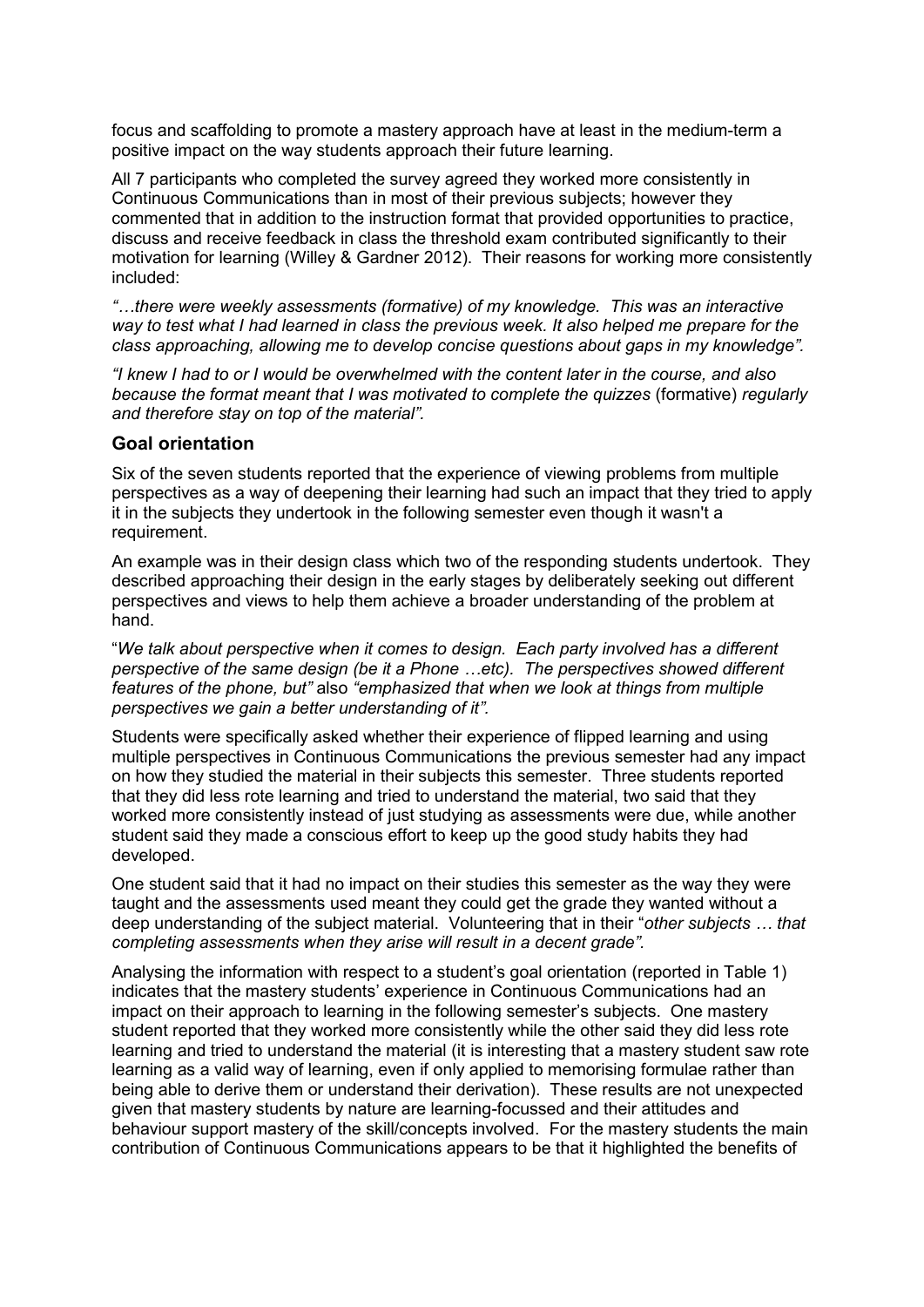using multiple perspectives to improve understanding in particular, of difficult concepts and an appreciation of the benefits of dialogue and challenging each other"s ideas.

### **Table 1: Mastery and performance students' responses to the impact of the approach used in Continuous Communications on their studies this semester.**

| Did your experience of flipped learning and using<br>multiple perspectives in Continuous Communications<br>have any impact on how you studied the material in<br>your subjects this semester? | <b>Mastery</b> | <b>Performance</b>          |                  |
|-----------------------------------------------------------------------------------------------------------------------------------------------------------------------------------------------|----------------|-----------------------------|------------------|
|                                                                                                                                                                                               |                | Grade<br><b>Achievement</b> | <b>Just Pass</b> |
| I did less rote learning and tried to understand the<br>material                                                                                                                              |                |                             |                  |
| I worked more consistently instead of just studying as<br>assessments were due                                                                                                                |                |                             |                  |
| I kept up some of the good study habits I developed                                                                                                                                           |                |                             |                  |
| The way the subjects were taught and the assessments<br>used meant that I could get the grade I wanted without<br>a deep understanding of the subject material.                               |                |                             |                  |

Similarly the mastery student who was interviewed reported applying the approaches learnt in Continuous Communications to their subjects in the following semester including:

- Consistently working throughout the semester,
- Engaging in dialogue with other learners, taking the initiative to find students to work in a small group in each subject recreating the small group/peer learning experience of Continuous Communications. They commented how much teaching other students helped them learn "especially if I don't really know it" with the act of explaining the concepts helping them identify what parts they didn"t yet understand, and
- Using multiple perspectives in problem-solving.

Hence the learning experience of Continuous Communications provided the mastery students with additional approaches to learning to support those they already use to achieve their mastery objective.

Similarly, all three of the "just pass" performance students reported that their Continuous Communications experience had a positive impact on their current approach to learning. While you would not describe their new approach as mastery there was a concerted effort to spend more time on task (learning/studying) and to use methods and approaches other than rote learning and repetitive practice to achieve a better understanding of the subject material. Hence they were transitioning to grade achievement.

At first glance the comparison between the two grade achievement performance students looks more interesting with one saying that their experience in Continuous Communications motivated them to work more consistently in the following semester subjects and the other saying that it had no impact at all.

The student that reported working more consistently in the current semester commented that it had become "*important for me to actually understand what I was doing, as I was able to pass (a previous subject de-identified for this paper) without really knowing a lot of what was happening".* This comment shows some movement towards mastery goal orientation in that they are valuing what they had learnt rather than focusing on what was required to achieve the grade they desired. However if one was to analyse their other comments, you could reasonably take an alternative view. For example in reference to Continuous Communications the student said *"I felt motivated to get a good grasp on everything, and I didn't feel like I wasted my time going over material that wouldn't really be necessary to complete the subject".* However they commented that in other subjects that this is definitely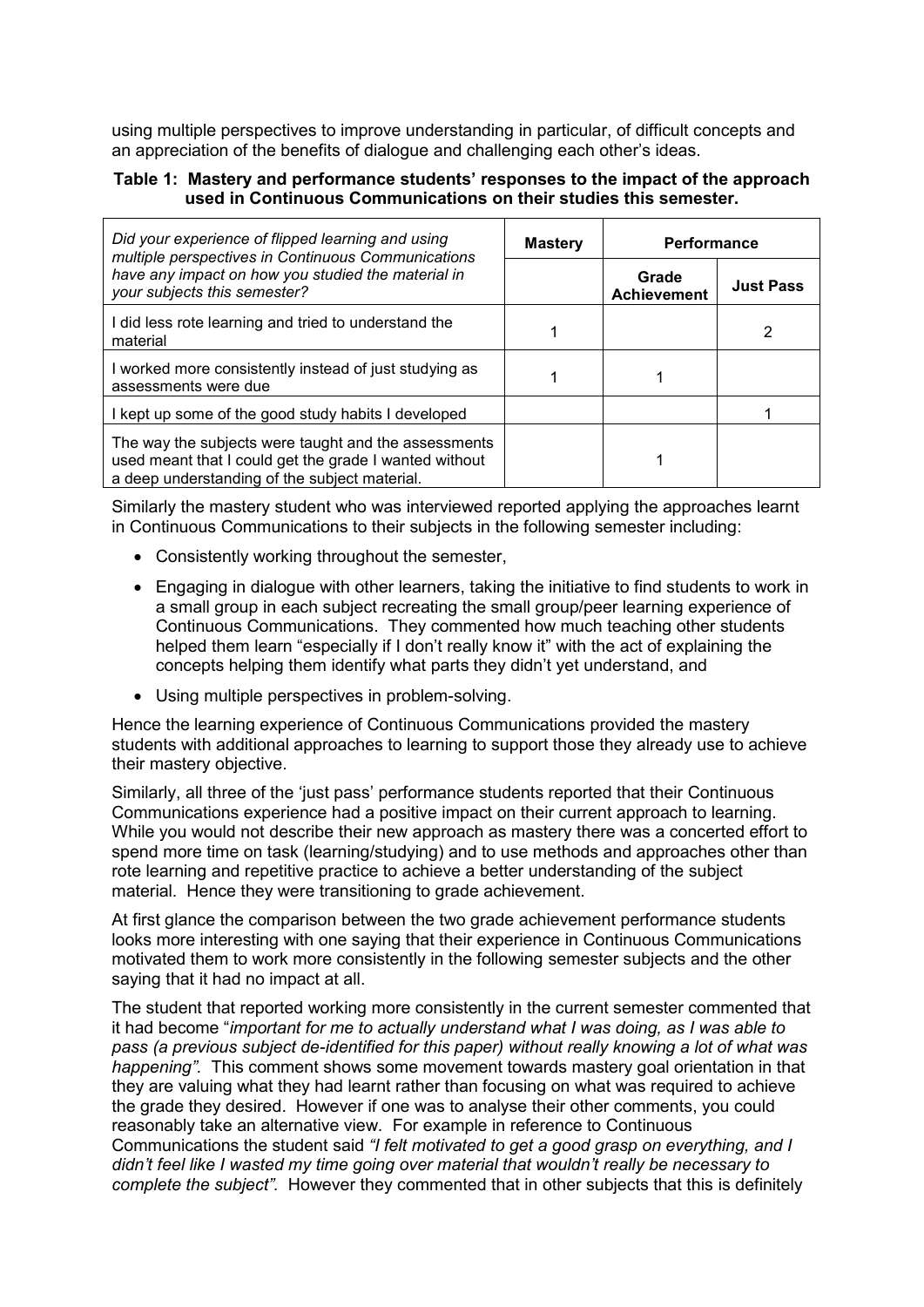not the case *"as some of the material will be introduced but not tested very heavily, or it is easy to complete that particular subject requirement through an easier assessment task rather than an exam"* and *"I know that I didn't know everything required for all my subjects towards the end of the semester, but for some cases that was because I had completed an assignment regarding a particular topic and knew it wouldn't be tested again".*

These comments could be interpreted in two ways. Firstly, that the student normally has a performance orientation but when assessment design, methods and the learning opportunity are of high quality (as they have stated they found in Continuous Communications) they move towards a mastery orientation approach.

Alternatively, you could reason that the student normally has a mastery focus and hence they adopted this approach in Continuous Communications but when assessment design, methods and learning opportunities are of poor quality they reverted to a performance orientation approach.

In contrast the student who reported no impact on their approach to learning this semester has more clearly a performance focus. While commenting quite articulately that their learning experience in Continuous Communications was positive, "*I worked more consistently because there were weekly assessments* (formative) *of my knowledge. This was an interactive way to test what I had learned in class the previous week. It also helped me prepare for the class approaching, allowing me to develop concise questions about gaps in my knowledge",* in describing their approach to study in the following semester they commented that:

*"There is one subject that … there is no time to ask questions individually, nor is the prep work re-visited in class as it was in Continuous Communications. If there was more incentive to complete the prep work for this subject (other than a minute percentage of my final mark) I would have taken the liberty of completing it. I would have preferred a setup where we prepare before class, bring questions to class and discuss them with peers and the tutor"; and*

*"My other subjects are such that completing assessments when they arise will result in a decent grade"* and *"due to the fact that assessments are few and far between with most of my current subjects, there are times where I go weeks without opening a book. This has started to become obvious with finals approaching".*

The fact that this student"s goal orientation did not change may be influenced by the fact that they also said they were "*losing interest in Engineering due to the length of my degree".*

## **Summary**

When students experienced a flipped instruction design including viewing learning from multiple perspectives and scaffolding aimed at promoting a mastery learning approach in the subsequent semester their response depended on their goal orientation.

Mastery students kept their mastery approach while adopting a number of newly experienced approaches to learning to support those they already used to achieve their mastery objective.

Grade achievement performance students adopted a mastery approach when the subject was well designed, interesting and perceived to be valuable but reverted to a performance approach where the learning opportunities were of poor design. While "just pass" performance students made changes to their learning approach, they lacked the capacity at least at this stage, to take a mastery approach to their learning.

These findings align with our previous studies and support the model proposed in Figure 1. While most students reported adopting learning approaches experienced in Continuous Communications to their studies in the subsequent semester, because of the limited nature